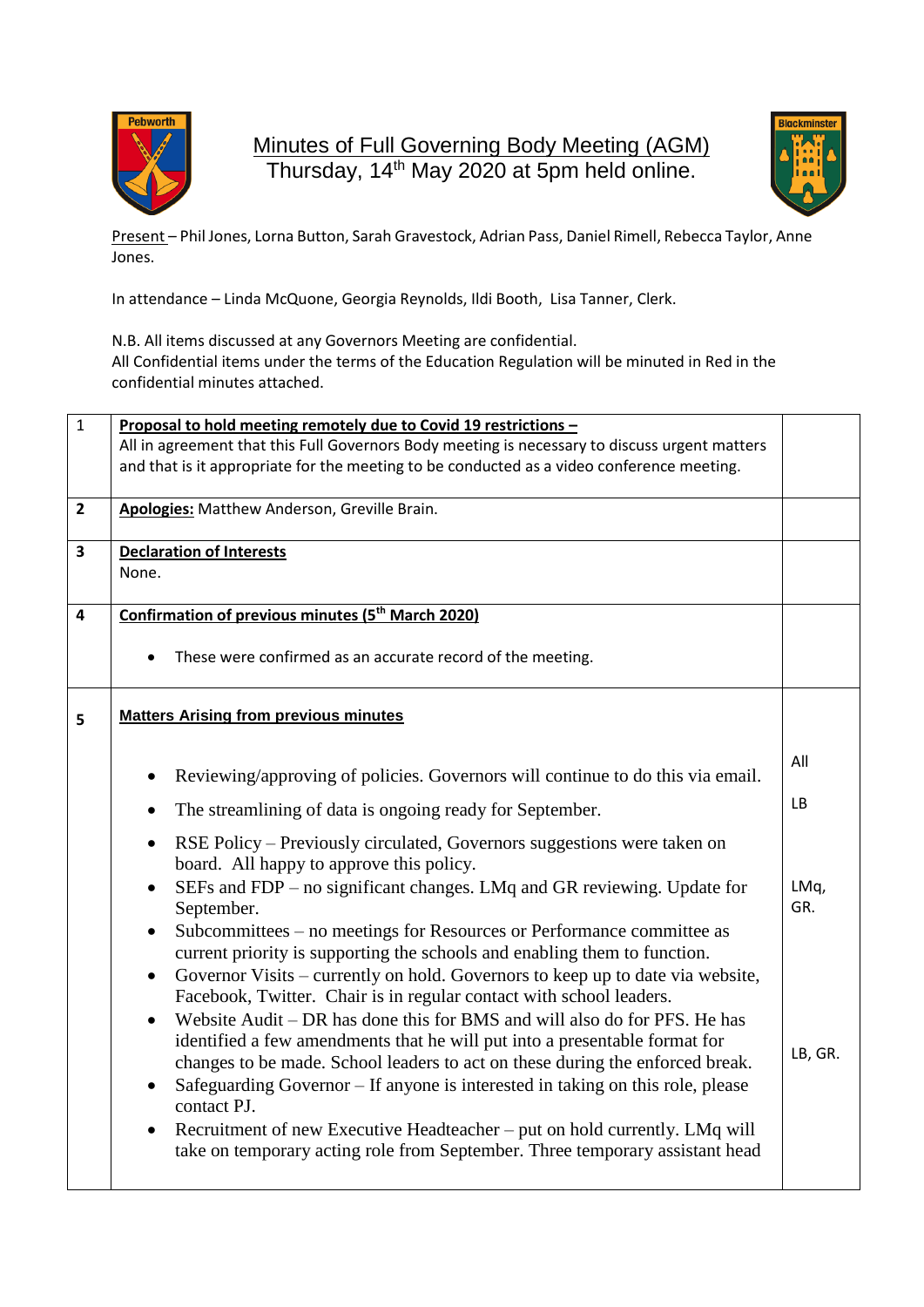|                         | roles created, two for curriculum and one for welfare. Following a rigorous<br>process, LMq and PJ have appointed successful candidates.<br>Strategic planning - on hold due to Covid 19 outbreak.                                                                                                                                                                                                                                                                                                                                                                                                                                                                                                                                                                                                                                                                                                                              |  |
|-------------------------|---------------------------------------------------------------------------------------------------------------------------------------------------------------------------------------------------------------------------------------------------------------------------------------------------------------------------------------------------------------------------------------------------------------------------------------------------------------------------------------------------------------------------------------------------------------------------------------------------------------------------------------------------------------------------------------------------------------------------------------------------------------------------------------------------------------------------------------------------------------------------------------------------------------------------------|--|
| 6                       | Headteacher's (verbal) report<br>LMq updated the governors about how school is coping during the Corona Virus outbreak as LB<br>had difficulties connecting to the meeting initially.<br>BMS has remained open for children of keyworkers and others that meet the government's<br>criteria. There has been a maximum of two children per day and these are looked after by staff<br>from both federation schools. At the time of the meeting, plans were being discussed for more<br>children to be able to access schools (those in years R, 1 and 6).<br>Staff from both schools working very hard to ensure that children have enough work to do, if they<br>want to do it. Federation believes that children's and families physical and emotional wellbeing<br>is of the main importance, so no pressure to complete school work.<br>PJ expressed his thanks for the work that staff are doing.                           |  |
| $\overline{\mathbf{z}}$ | <b>Financial Update (IB)</b><br>Financial reports were circulated prior to the meeting. Governors had an opportunity to<br>contact the business manager with any detailed questions before the meeting.<br>AJ raised a question regarding the financial implications as a new Executive Headteacher is<br>appointed. IB replied that the three temporary positions were budgeted for. There might be<br>some savings but no major differences expected.<br>Staffing costs are down from last year at BMS but up at PFS.<br>DR asked if school could apply for funding to help with costs incurred by the current<br>lockdown. IB explained that any funding is minimal but might help towards PPE, staff working<br>over Easter etc. PJ has asked that the business Manager is informed about additional costs<br>and governors are made aware so that if appropriate attempts may be made to look for<br>financial assistance. |  |
| 8                       | Approval of 2020/21 budget (IB)<br>PJ thanked IB for all of her hard work. A long term strategy is needed to decrease BMS<br>deficit whilst still ensuring a high standard of education. IB stated that in order to<br>decrease the deficit, greater numbers of children are needed at BMS. PJ confirmed<br>that the long term strategy to reduce the budget deficit will require an increase in<br>income from increased pupil numbers and reductions in expenditure which would                                                                                                                                                                                                                                                                                                                                                                                                                                               |  |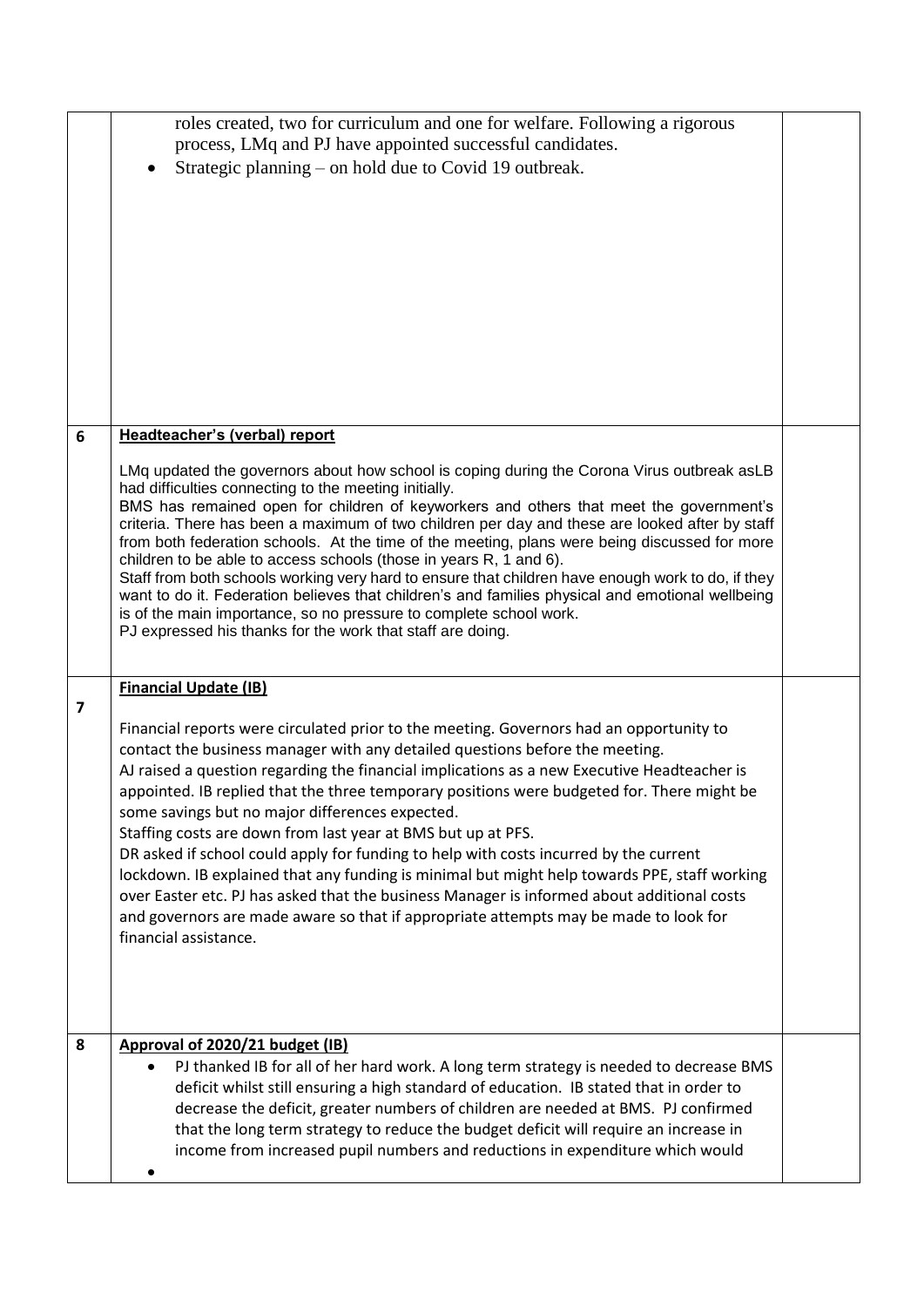|    | need to focus on staffing as this would achieve the greatest savings. There has been a<br>$\bullet$     |            |  |  |  |
|----|---------------------------------------------------------------------------------------------------------|------------|--|--|--|
|    | long trend of parents unwilling to try BMS whilst it is a feeder school for TDMS.                       |            |  |  |  |
|    | SG proposed budget, AJ seconded. All in unanimous approval.                                             |            |  |  |  |
| 9  | Teaching and Learning update (LB. LMq, GR)                                                              |            |  |  |  |
|    | LB stated that it has been difficult to monitor levels of work during lockdown. BMS<br>$\bullet$        |            |  |  |  |
|    | chose not to have a pressured approach, this way children and families can complete                     |            |  |  |  |
|    | what is manageable to them. This was sent out as a formal letter.                                       |            |  |  |  |
|    | GR noted that lots of PFS families were struggling so not a lot of school work had been                 |            |  |  |  |
|    | completed, or expected.                                                                                 |            |  |  |  |
| 10 | <b>Staffing updates</b>                                                                                 |            |  |  |  |
|    | None                                                                                                    |            |  |  |  |
| 11 | <b>Preparations for Autumn term</b>                                                                     |            |  |  |  |
|    | Plans for transition sent out to governors before meeting. Information regarding this                   |            |  |  |  |
|    | on both school websites too.                                                                            |            |  |  |  |
|    | BMS has increased numbers arriving this year so changes are being made to<br>$\bullet$                  |            |  |  |  |
|    | accommodate this.                                                                                       |            |  |  |  |
|    | PFS will have a different classroom structure, changes to curriculum and staff are                      |            |  |  |  |
|    | actively signposting yr5 families to the BMS website info. With regard to new YrR's -                   |            |  |  |  |
|    | most are from existing families but staff are considering alternatives to home visits                   |            |  |  |  |
|    | etc.                                                                                                    |            |  |  |  |
| 12 | <b>Signing off PFS School Fund Account</b>                                                              |            |  |  |  |
|    | Accounts audited by independent accountant. LT had sent auditors report out prior to                    |            |  |  |  |
|    | meeting. SG happy to sign off for Governors as chair of resources Committee.                            |            |  |  |  |
| 13 | <b>Any other business</b>                                                                               |            |  |  |  |
|    | PFS has evolved funding, this will be used on work around the school such as an                         |            |  |  |  |
|    | upgraded boiler, new carpets and other ways to improve appeal to prospective                            |            |  |  |  |
|    | families. Sports premium funding can be used for new play equipment once the                            |            |  |  |  |
|    | playground is resurfaced. This would hopefully happen during summer holidays, once                      |            |  |  |  |
|    | approved.                                                                                               |            |  |  |  |
|    | Any policies reviewed by Governors to be returned to LB please.<br>$\bullet$                            | <b>ALL</b> |  |  |  |
|    | DR - asked if there are any safeguarding concerns during lockdown and whether the<br>$\bullet$          |            |  |  |  |
|    | schools have plans to help children who find school environments difficult help upon                    |            |  |  |  |
|    | returning. LB stated that schools have a list and the safeguarding team contact                         |            |  |  |  |
|    | families at least once a week. The Early Intervention team are aware of those needing                   |            |  |  |  |
|    | support when school restarts.                                                                           |            |  |  |  |
| 14 | <b>Future Meetings</b>                                                                                  |            |  |  |  |
|    |                                                                                                         |            |  |  |  |
|    | 4 <sup>th</sup> June as a provisional date to see if governors can offer strategic support once gradual |            |  |  |  |
|    | reopening of schools has commenced.                                                                     |            |  |  |  |
|    | 9 <sup>th</sup> July, 5pm online meeting.                                                               |            |  |  |  |
|    |                                                                                                         |            |  |  |  |

The meeting closed at 6pm

Lisa Tanner Clerk

## **SUMMARY OF ACTIONS**

| Action                                       | By whom     |
|----------------------------------------------|-------------|
| 1. Streamlining of data                      |             |
| 2. Updating websites with DR recommendations | LB, LMg, GR |